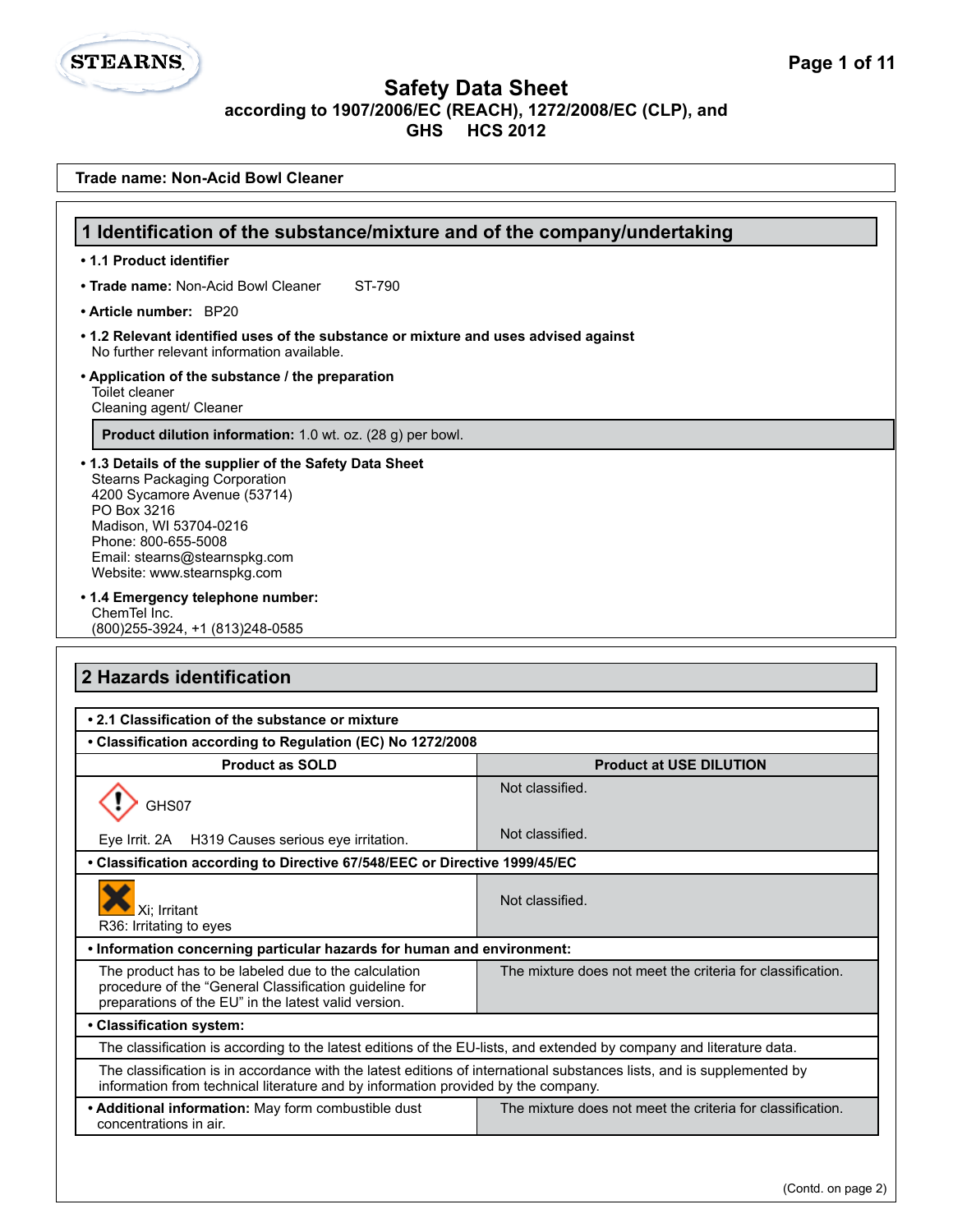| <b>Trade name: Non-Acid Bowl Cleaner</b>                                                                                                             |                                                            |  |
|------------------------------------------------------------------------------------------------------------------------------------------------------|------------------------------------------------------------|--|
|                                                                                                                                                      | (Contd. from page 1)                                       |  |
| • 2.2 Label elements                                                                                                                                 |                                                            |  |
| • Labeling according to Regulation (EC) No 1272/2008                                                                                                 |                                                            |  |
| <b>Product as SOLD</b>                                                                                                                               | <b>Product at USE DILUTION</b>                             |  |
| The product is classified and labeled according to the CLP<br>requlation.                                                                            | The mixture does not meet the criteria for classification. |  |
| • Hazard pictograms                                                                                                                                  |                                                            |  |
|                                                                                                                                                      | None                                                       |  |
| GHS07                                                                                                                                                |                                                            |  |
| · Signal word Warning                                                                                                                                | None                                                       |  |
| • Hazard-determining components of labelling:                                                                                                        |                                                            |  |
| citric acid<br>Sodium Carbonate                                                                                                                      | Not applicable.                                            |  |
| • Hazard statements                                                                                                                                  |                                                            |  |
| H319 Causes serious eye irritation                                                                                                                   | Avoid contact with eyes.                                   |  |
| • Precautionary statements                                                                                                                           |                                                            |  |
| P280 Wear eye protection.                                                                                                                            |                                                            |  |
| P264 Wash hands thoroughly after handling.                                                                                                           |                                                            |  |
| P305+P351+P338 IF IN EYES: Rinse cautiously with water<br>for several minutes. Remove contact lenses if present<br>and easy to do. Continue rinsing. |                                                            |  |
| P337+P313 If eye irritation persists: Get medical advice/<br>attention.                                                                              |                                                            |  |
| • Additional information: May form combustible dust<br>concentrations in air.                                                                        | No known hazards                                           |  |

| • 3.2 Mixtures                                                   | . Description: Mixture of substances listed below with nonhazardous additions. |        |
|------------------------------------------------------------------|--------------------------------------------------------------------------------|--------|
| • Dangerous components:                                          |                                                                                |        |
| CAS: 77-92-9<br>EINECS: 201-069-1                                | citric acid<br>Xi R36<br>Eye Irrit. 2A, H319                                   | 20-30% |
| CAS: 497-19-8<br>EINECS: 207-838-8<br>Index number: 011-005-00-2 | Sodium Carbonate<br>Xi R36<br>Eye Irrit. 2A, H319                              | 10-25% |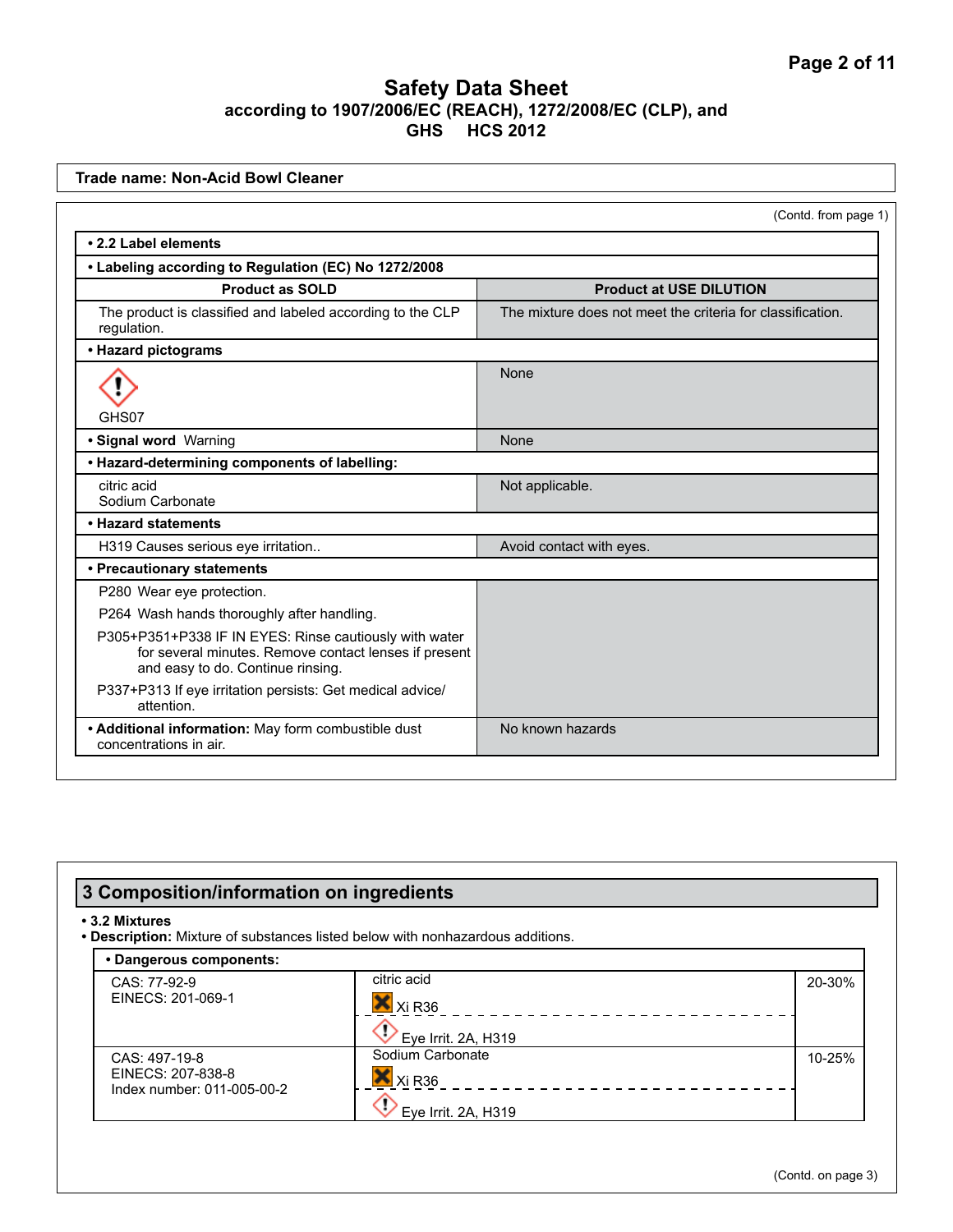|                  |                                                                                               | (Contd. from page 2) |
|------------------|-----------------------------------------------------------------------------------------------|----------------------|
| CAS: 68439-46-3  | alcohols, C9-11, ethoxylated                                                                  | $<$ 3%               |
| NLP: 500-446-0   | X Xi R36/38                                                                                   |                      |
|                  | Skin Irrit. 2, H315; Eye Irrit. 2A, H319                                                      |                      |
| CAS: 112926-00-8 | Precipitated silica (Silica-Amorphous)<br>substance with a Community workplace exposure limit | $< 1\%$              |

| <b>4 First-aid measures</b>                                                                                                                       |                                                                                                                          |  |
|---------------------------------------------------------------------------------------------------------------------------------------------------|--------------------------------------------------------------------------------------------------------------------------|--|
| . 4.1 Description of first aid measures                                                                                                           |                                                                                                                          |  |
| <b>Product as SOLD</b>                                                                                                                            | <b>Product at USE DILUTION</b>                                                                                           |  |
| • General information: No special measures required.                                                                                              | No special measures required.                                                                                            |  |
| • After inhalation: Supply fresh air; consult doctor in case of<br>complaints.                                                                    | No special measures required. Treat symptomatically.                                                                     |  |
| • After skin contact:<br>Brush off loose particles from skin.<br>Immediately rinse with water.<br>If skin irritation continues, consult a doctor. | No known effect after skin contact. Rinse with water for a<br>few minutes.                                               |  |
| • After eye contact:<br>Remove contact lenses if worn.<br>Rinse opened eye for several minutes under running water.<br>Then consult a doctor.     | No known effect after eye contact. Rinse with water for a<br>few minutes. If irritation persists, get medical attention. |  |
| • After swallowing:<br>Rinse out mouth and then drink plenty of water.<br>Do not induce vomiting; call for medical help immediately.              | Get medical attention if symptoms occur.                                                                                 |  |
| • 4.2 Most important symptoms and effects, both acute<br>and delayed<br>Irritant to eyes.                                                         | No known effect after eye contact.                                                                                       |  |
| • Hazards No further relevant information available.                                                                                              | No known effects.                                                                                                        |  |
| . 4.3 Indication of any immediate medical attention and special treatment needed                                                                  |                                                                                                                          |  |
| No further relevant information available.                                                                                                        | No further relevant information available.                                                                               |  |

## **5 Fire-fighting measures**

- **5.1 Extinguishing media**
- **Suitable extinguishing agents:** Use fire extinguishing methods suitable to surrounding conditions.
- **For safety reasons unsuitable extinguishing agents:** None.
- **5.2 Special hazards arising from the substance or mixture**  Formation of toxic gases is possible during heating or in case of fire. May form combustible dust concentrations in air.
- **5.3 Advice for firefighters**
- **Protective equipment:** Wear self-contained respiratory protective device. Wear fully protective suit.
- **Additional information** No further relevant information available.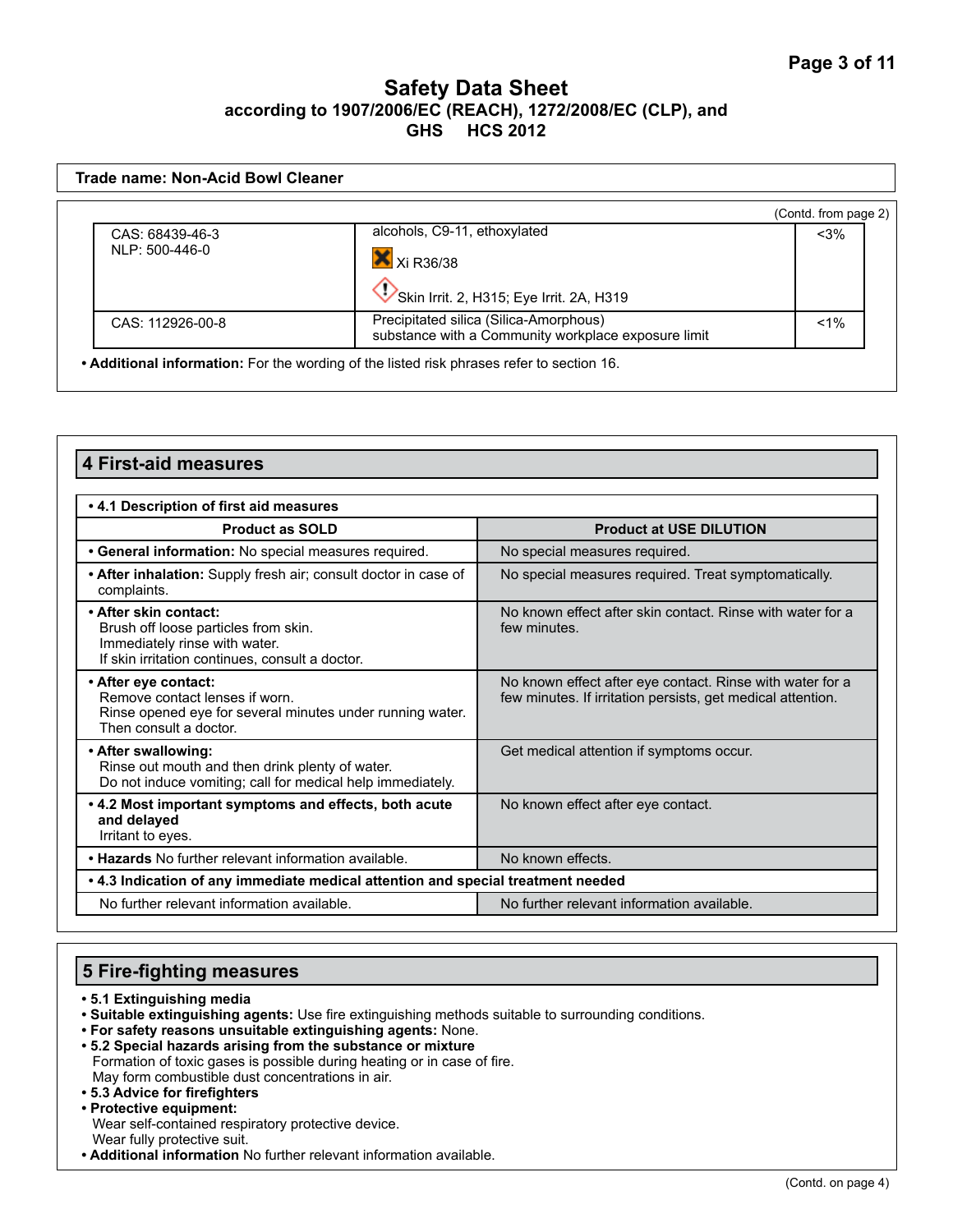**Trade name: Non-Acid Bowl Cleaner**

(Contd. from page 3)

| <b>6 Accidental release measures</b>                                                                                                                                                                                                       |                                                                                                                                                                   |  |
|--------------------------------------------------------------------------------------------------------------------------------------------------------------------------------------------------------------------------------------------|-------------------------------------------------------------------------------------------------------------------------------------------------------------------|--|
| • 6.1 Personal precautions, protective equipment and emergency procedures                                                                                                                                                                  |                                                                                                                                                                   |  |
| <b>Product as SOLD</b>                                                                                                                                                                                                                     | <b>Product at USE DILUTION</b>                                                                                                                                    |  |
| Use respiratory protective device against the effects of<br>fumes/dust/aerosol.<br>Ensure adequate ventilation<br>Wear protective equipment. Keep unprotected persons<br>away.<br>Product forms slippery surface when combined with water. | Use personal protective equipment as required.                                                                                                                    |  |
| • 6.2 Environmental precautions:                                                                                                                                                                                                           |                                                                                                                                                                   |  |
| No special measures required.                                                                                                                                                                                                              | Avoid contact of large amounts of spilled material and run off<br>with soil and surface waterways.                                                                |  |
| .6.3 Methods and material for containment and cleaning up:                                                                                                                                                                                 |                                                                                                                                                                   |  |
| Pick up mechanically.<br>Send for recovery or disposal in suitable receptacles.<br>Clean the affected area carefully; suitable cleaners are:<br>Warm water                                                                                 | Large Spills: Flush area with water. Prevent entry into<br>waterways.<br>Small Spills: Wipe up with absorbent material.                                           |  |
| • 6.4 Reference to other sections                                                                                                                                                                                                          |                                                                                                                                                                   |  |
| See Section 7 for information on safe handling.<br>See Section 8 for information on personal protection<br>equipment.<br>See Section 13 for disposal information.                                                                          | See Section 7 for information on safe handling.<br>See Section 8 for information on personal protection<br>equipment.<br>See Section 13 for disposal information. |  |

## **7 Handling and storage**

| • 7.1 Precautions for safe handling                                                                                         |                                   |  |
|-----------------------------------------------------------------------------------------------------------------------------|-----------------------------------|--|
| <b>Product as SOLD</b>                                                                                                      | <b>Product at USE DILUTION</b>    |  |
| Prevent formation of dust.<br>Any unavoidable deposit of dust must be regularly<br>removed.                                 | No special measures required.     |  |
| . Information about fire - and explosion protection:                                                                        |                                   |  |
| Dust can combine with air to form an explosive mixture.                                                                     | No special measures required.     |  |
| • 7.2 Conditions for safe storage, including any incompatibilities                                                          |                                   |  |
| • Storage:                                                                                                                  |                                   |  |
| . Requirements to be met by storerooms and receptacles:                                                                     |                                   |  |
| Avoid storage near extreme heat, ignition sources or open<br>flame.<br>Protect from humidity and water.                     | Keep out of reach of children.    |  |
| . Information about storage in one common storage facility:                                                                 |                                   |  |
| Store away from foodstuffs.<br>Do not store together with alkalis (caustic solutions).<br>Store away from oxidizing agents. | No storage precautions necessary. |  |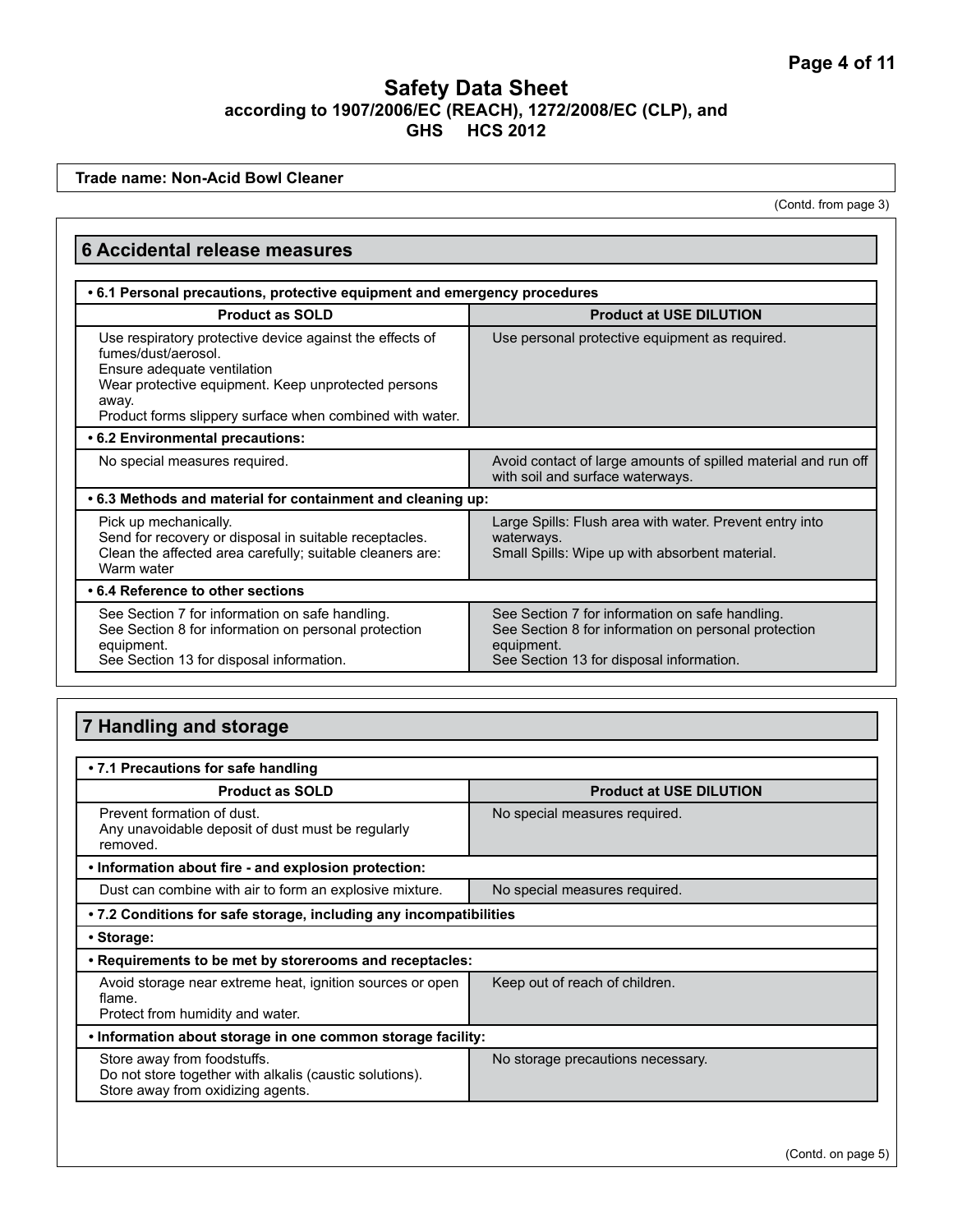| <b>Trade name: Non-Acid Bowl Cleaner</b>                                                                                                                                                                                                                                                                                             |                                                            |  |
|--------------------------------------------------------------------------------------------------------------------------------------------------------------------------------------------------------------------------------------------------------------------------------------------------------------------------------------|------------------------------------------------------------|--|
|                                                                                                                                                                                                                                                                                                                                      | (Contd. from page 4)                                       |  |
| <b>Product as SOLD</b>                                                                                                                                                                                                                                                                                                               | <b>Product at USE DILUTION</b>                             |  |
| • Further information about storage conditions:                                                                                                                                                                                                                                                                                      |                                                            |  |
| Store in cool, dry conditions in well sealed receptacles.<br>This product is hygroscopic.<br>Protect from humidity and water.<br>Protect from freezing.                                                                                                                                                                              | No storage precautions necessary.                          |  |
| . 7.3 Specific end use(s) No further relevant information available.                                                                                                                                                                                                                                                                 |                                                            |  |
|                                                                                                                                                                                                                                                                                                                                      |                                                            |  |
| 8 Exposure controls/personal protection                                                                                                                                                                                                                                                                                              |                                                            |  |
| . Additional information about design of technical facilities: No further data; see item 7.                                                                                                                                                                                                                                          |                                                            |  |
| <b>Product as SOLD</b>                                                                                                                                                                                                                                                                                                               | <b>Product at USE DILUTION</b>                             |  |
| • 8.1 Control parameters<br>. Ingredients with limit values that require monitoring at the workplace:                                                                                                                                                                                                                                |                                                            |  |
| The product does not contain any relevant quantities of materials with critical values that have to be monitored at the<br>workplace.<br>• DNELs No further relevant information available.<br>• PNECs No further relevant information available.<br>• Additional information: The lists valid during the making were used as basis. |                                                            |  |
| • 8.2 Exposure controls                                                                                                                                                                                                                                                                                                              |                                                            |  |
| • Personal protective equipment:                                                                                                                                                                                                                                                                                                     |                                                            |  |
| • General protective and hygienic measures:                                                                                                                                                                                                                                                                                          |                                                            |  |
| The usual precautionary measures are to be adhered to<br>when handling chemicals.<br>Keep away from foodstuffs, beverages and feed.<br>Immediately remove all soiled and contaminated clothing.<br>Wash hands before breaks and at the end of work.<br>Avoid contact with the eyes and skin.                                         | Not required under normal conditions of use.               |  |
| • Respiratory protection:                                                                                                                                                                                                                                                                                                            |                                                            |  |
| Not required under normal conditions of use.<br>For spills, respiratory protection may be advisable.<br>Use suitable respiratory protective device when high<br>concentrations are present.                                                                                                                                          | Not required under normal conditions of use.               |  |
| • Protection of hands:                                                                                                                                                                                                                                                                                                               |                                                            |  |
| No protective equipment is needed under normal<br>conditions.                                                                                                                                                                                                                                                                        | No protective equipment is needed under normal conditions. |  |
| • Eye protection:                                                                                                                                                                                                                                                                                                                    |                                                            |  |
| Safety glasses                                                                                                                                                                                                                                                                                                                       | No protective equipment is needed under normal conditions. |  |
| · Body protection:                                                                                                                                                                                                                                                                                                                   |                                                            |  |
| Not required under normal conditions of use.<br>Protection may be required for spills.                                                                                                                                                                                                                                               | No protective equipment is needed under normal conditions. |  |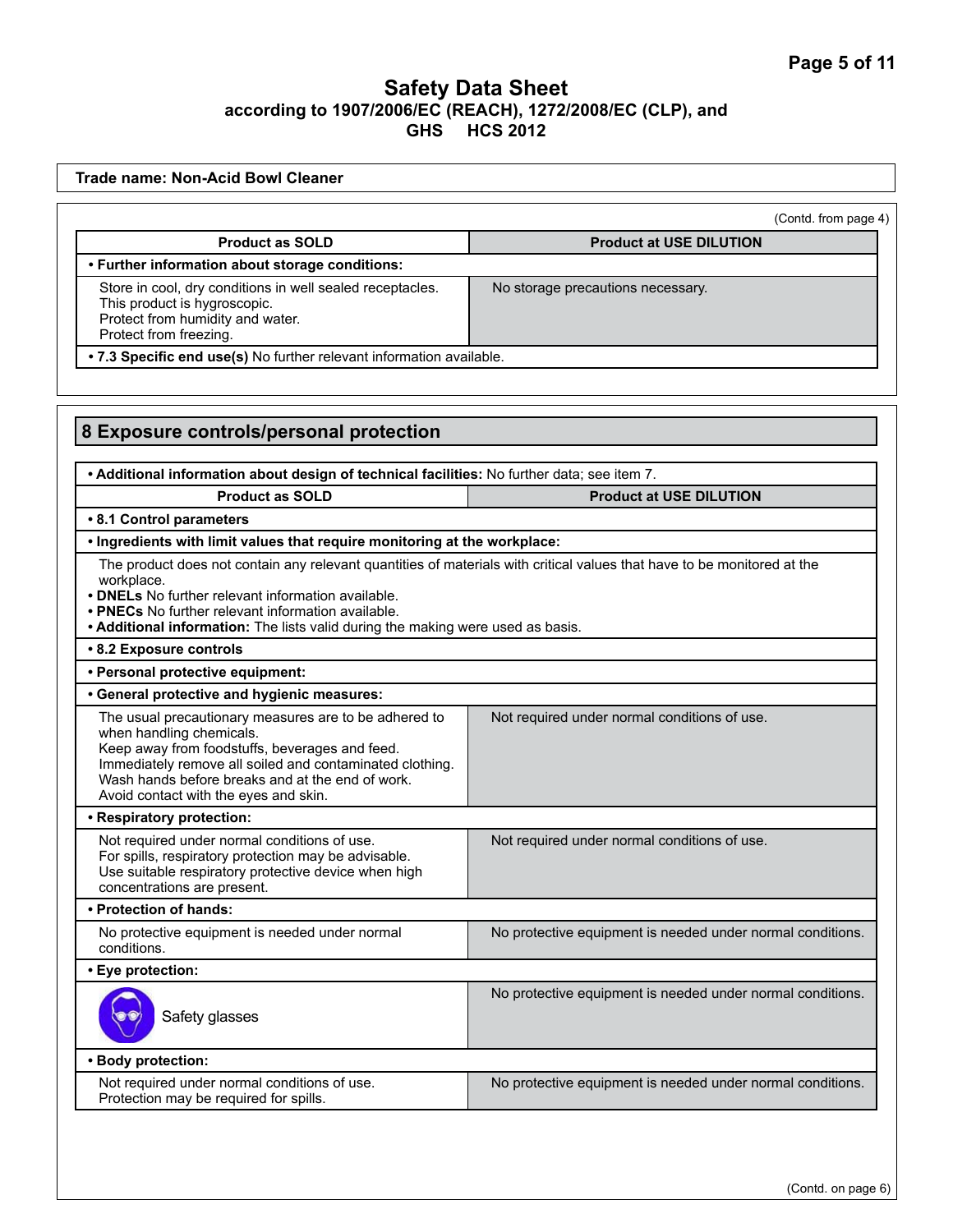| Trade name: Non-Acid Bowl Cleaner                                                        |                                                                                         |  |
|------------------------------------------------------------------------------------------|-----------------------------------------------------------------------------------------|--|
|                                                                                          | (Contd. from page 5)                                                                    |  |
| <b>Product as SOLD</b>                                                                   | <b>Product at USE DILUTION</b>                                                          |  |
| • Limitation and supervision of exposure into the environment                            |                                                                                         |  |
| No further relevant information available.<br>No further relevant information available. |                                                                                         |  |
| • Risk management measures                                                               |                                                                                         |  |
| See Section 7 for additional information.<br>No further relevant information available.  | See Section 7 for additional information.<br>No further relevant information available. |  |

| 9 Physical and chemical properties                                                                  |                                                                      |                                                                      |
|-----------------------------------------------------------------------------------------------------|----------------------------------------------------------------------|----------------------------------------------------------------------|
|                                                                                                     | <b>Product as SOLD</b>                                               | <b>Product at USE DILUTION</b>                                       |
| • 9.1 Information on basic physical and chemical properties                                         |                                                                      |                                                                      |
| • General Information<br>• Appearance:<br>Form:<br>Color:<br>• Odor:<br>• Odor threshold:           | Powder<br>Blue<br>Floral<br>Not determined.                          | Liguid<br><b>Blue</b><br>Floral<br>Not determined.                   |
| • pH-value at 20 °C:                                                                                | Not applicable.                                                      | $7.2 \pm 0.5$                                                        |
| • Change in condition<br><b>Melting point/Melting range:</b><br><b>Boiling point/Boiling range:</b> | Undetermined.<br>Undetermined.                                       | Not applicable.<br>100° C / 212° F                                   |
| • Flash point:                                                                                      | $>212$ °F / $>100$ °C                                                | Not determined.                                                      |
| • Flammability (solid, gaseous):                                                                    | Not determined.                                                      | Not applicable.                                                      |
| · Ignition temperature:                                                                             | Not determined.                                                      | Not applicable.                                                      |
| • Decomposition temperature:                                                                        | Not determined.                                                      | Not determined.                                                      |
| • Self-igniting:                                                                                    | Product is not self-igniting.                                        | Product is not self-igniting.                                        |
| • Danger of explosion:                                                                              | Product does not present an<br>explosion hazard.                     | Product does not present an explosion<br>hazard.                     |
| • Explosion limits:<br>Lower:<br>Upper:                                                             | Not determined.<br>Not determined.                                   | Not determined.<br>Not determined.                                   |
| • Vapor pressure at 20 °C:                                                                          | Not applicable.                                                      | Not determined.                                                      |
| • Density at 20 °C:<br>• Relative density<br>• Vapor density<br>• Evaporation rate                  | 1.1 $g/cm3$<br>Not determined.<br>Not applicable.<br>Not applicable. | 1.00 $g/cm3$<br>Not determined.<br>Not applicable.<br>Not applicable |
| . Solubility in / Miscibility with water:                                                           | Soluble.                                                             | Complete                                                             |
| • Partition coefficient<br>(n-octanol/water):                                                       | Not determined.                                                      | Not determined.                                                      |
| • Viscosity:<br>Dynamic:<br>Kinematic:                                                              | Not applicable.<br>Not applicable.                                   | Not determined.<br>Not determined.                                   |
| • 9.2 Other information                                                                             | No further relevant information<br>available.                        | No further relevant information available.                           |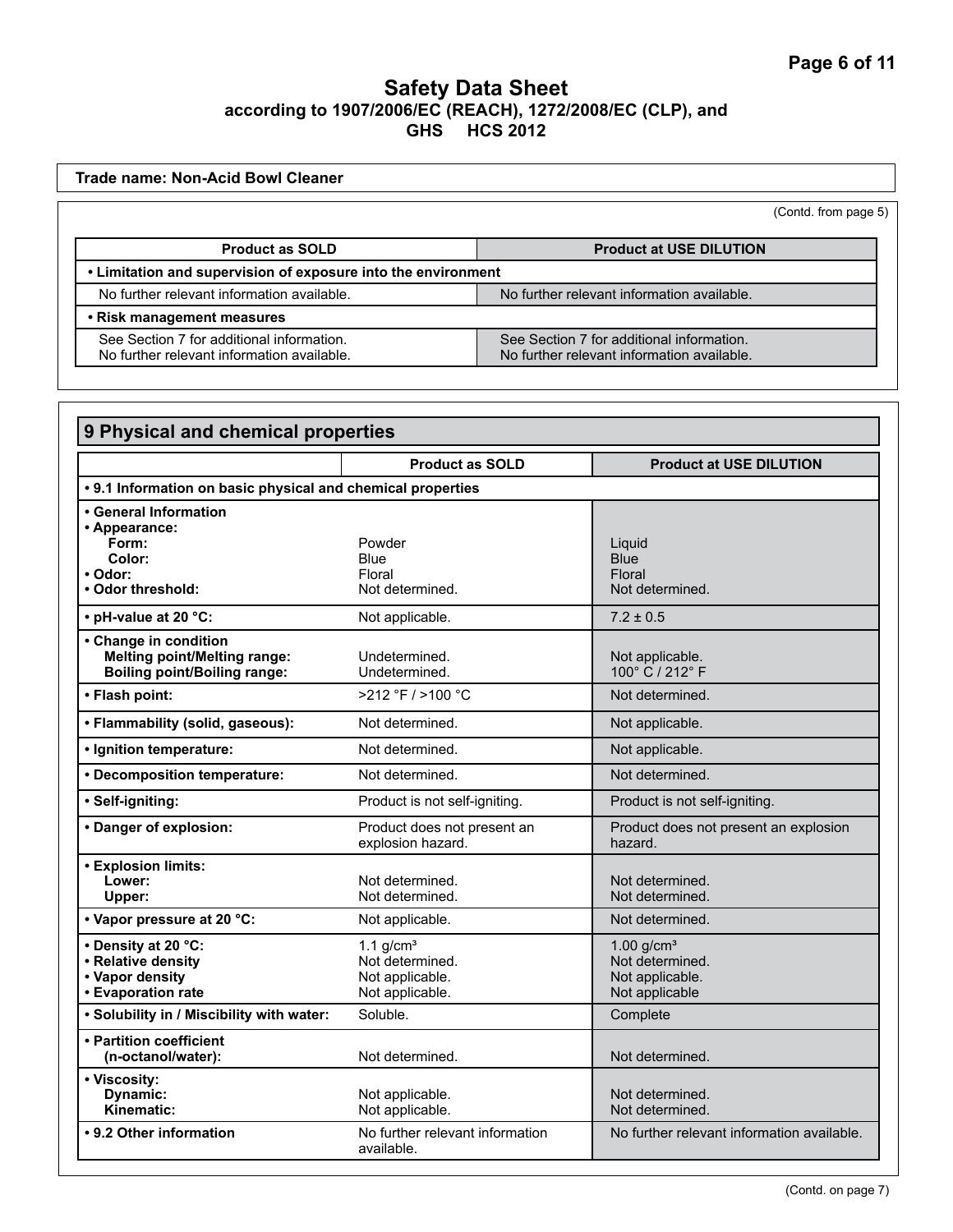**Trade name: Non-Acid Bowl Cleaner**

(Contd. from page 6)

#### **10 Stability and reactivity**

**• 10.1 Reactivity** Not determined.

**• 10.2 Chemical stability**

- **Thermal decomposition / conditions to be avoided:** No decomposition if used and stored according to specifications.
- **10.3 Possibility of hazardous reactions** Toxic fumes may be released if heated above the decomposition point. Reacts with strong acids and alkali. Reacts with certain metals. As the product is supplied it is not capable of dust explosion; however enrichment with fine dust causes risk of dust explosion.
- **10.4 Conditions to avoid** Store away from oxidizing agents.
- **10.5 Incompatible materials:** No further relevant information available.
- **10.6 Hazardous decomposition products:** Carbon monoxide and carbon dioxide

#### **11 Toxicological information**

| • 11.1 Information on toxicological effects                                                                                                                                  |                                                                                                    |  |
|------------------------------------------------------------------------------------------------------------------------------------------------------------------------------|----------------------------------------------------------------------------------------------------|--|
| <b>Product as SOLD</b>                                                                                                                                                       | <b>Product at USE DILUTION</b>                                                                     |  |
| • Acute toxicity: Calculated oral toxicity LD50: 6,730 mg/kg<br>(Rat)                                                                                                        | Non-toxic at use-dilution.                                                                         |  |
| • LD/LC50 values relevant for classification:                                                                                                                                | • LD/LC50 values relevant for classification:<br>No known significant effects or critical hazards. |  |
| 77-92-9 citric acid                                                                                                                                                          |                                                                                                    |  |
| LD50<br>5040 mg/kg (mouse)<br>Oral                                                                                                                                           |                                                                                                    |  |
| • Primary irritant effect:                                                                                                                                                   |                                                                                                    |  |
| • on the skin: Slight irritant effect on skin and mucous<br>membranes.                                                                                                       | No adverse effects due to skin contact are expected.                                               |  |
| • on the eye: Irritating effect.                                                                                                                                             | Direct contact with eyes may cause temporary irritation.                                           |  |
| • Sensitization: No sensitizing effects known.                                                                                                                               | No sensitizing effects known.                                                                      |  |
| • Additional toxicological information:                                                                                                                                      |                                                                                                    |  |
| The product shows the following dangers according to the calculation method of the General EU<br>Classification Guidelines for Preparations as issued in the latest version: |                                                                                                    |  |
| Not classified.<br>Irritant                                                                                                                                                  |                                                                                                    |  |

## **12 Ecological information**

**• 12.1 Toxicity**

- **Aquatic toxicity:** The product contains materials that are harmful to the environment.
- **12.2 Persistence and degradability** No further relevant information available.
- **12.3 Bioaccumulative potential** No further relevant information available.
- **12.4 Mobility in soil** No further relevant information available.

**• Ecotoxical effects:** 

**• Remark:** 

Harmful to fish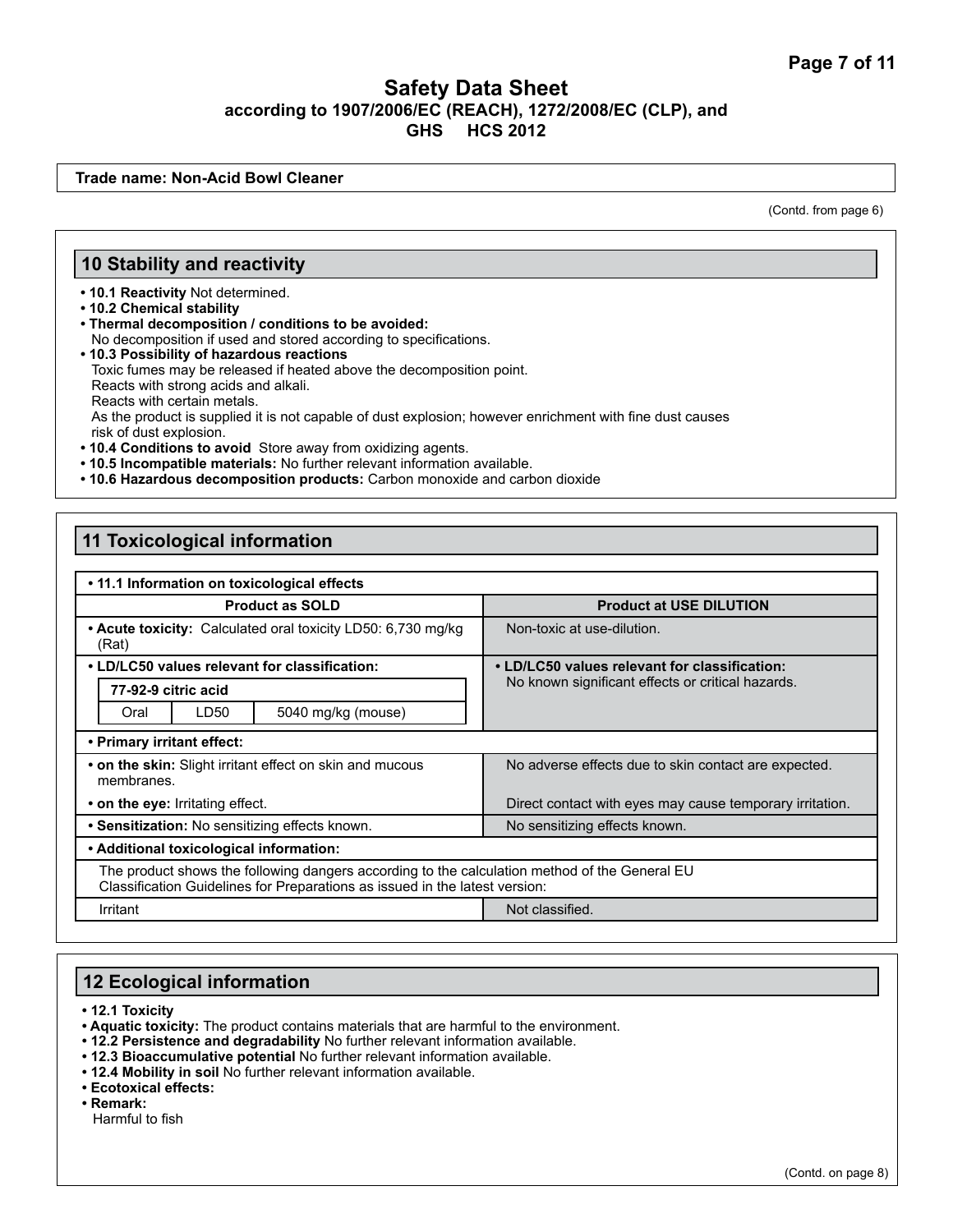**Trade name: Non-Acid Bowl Cleaner**

(Contd. from page 7)

- **Additional ecological information:**
- **General notes:**

Water Hazard Class (Self-classification) in the concentrate. Water hazard class 1 (German Regulation) (Self-assessment): slightly hazardous for water Do not allow undiluted product or large quantities of it to reach ground water, water course or sewage system. Harmful to aquatic organisms. **• 12.5 Results of PBT and vPvB assessment**

- **PBT:** Not applicable.
- **vPvB:** Not applicable.
- **12.6 Other adverse effects** No further relevant information available.

## **13 Disposal considerations**

#### **• 13.1 Waste treatment methods**

| <b>Product as SOLD</b>                                                                                                                                                                                                                                                                                                                                                                                                                                                                                                                                                                                                                                                                          | <b>Product at USE DILUTION</b>                                                         |
|-------------------------------------------------------------------------------------------------------------------------------------------------------------------------------------------------------------------------------------------------------------------------------------------------------------------------------------------------------------------------------------------------------------------------------------------------------------------------------------------------------------------------------------------------------------------------------------------------------------------------------------------------------------------------------------------------|----------------------------------------------------------------------------------------|
| • Recommendation                                                                                                                                                                                                                                                                                                                                                                                                                                                                                                                                                                                                                                                                                |                                                                                        |
| Small amounts may be diluted with plenty of water and<br>washed away. Dispose of bigger amounts in accordance with<br>Local Authority requirements.<br>Dilute concentrate with water and neutralize afterwards with<br>suitable alkali material (sodium hydroxide solution, lime). The<br>formed neutral salts are relatively environment-friendly.<br>The user of this material has the responsibility to dispose<br>of unused material, residues and containers in compliance<br>with all relevant local, state and federal laws and regulations<br>regarding treatment, storage and disposal for hazardous and<br>nonhazardous wastes. Residual materials should be treated<br>as hazardous. | Diluted product can be flushed to sanitary sewer. Discard<br>empty container in trash. |
| • Uncleaned packaging:                                                                                                                                                                                                                                                                                                                                                                                                                                                                                                                                                                                                                                                                          |                                                                                        |
| • Recommendation: Disposal must be made according to<br>official regulations.                                                                                                                                                                                                                                                                                                                                                                                                                                                                                                                                                                                                                   | Diluted product can be flushed to sanitary sewer. Discard<br>empty container in trash. |
| • Recommended cleansing agents: Water, if necessary<br>together with cleansing agents.                                                                                                                                                                                                                                                                                                                                                                                                                                                                                                                                                                                                          |                                                                                        |

| <b>14 Transport information</b>                               |                                  |  |
|---------------------------------------------------------------|----------------------------------|--|
| <b>Product as SOLD</b>                                        |                                  |  |
| • 14.1 UN-Number<br>• DOT, ADR, ADN, IMDG, IATA               | N/A                              |  |
| • 14.2 UN proper shipping name<br>• DOT, ADR, ADN, IMDG, IATA | Cleaning Compounds, NOI, powder. |  |
| • 14.3 Transport hazard class(es)                             |                                  |  |
| • DOT, ADR, ADN, IMDG, IATA<br>• Class                        | N/A                              |  |
| • 14.4 Packing group<br>• DOT, ADR, IMDG, IATA                | N/A                              |  |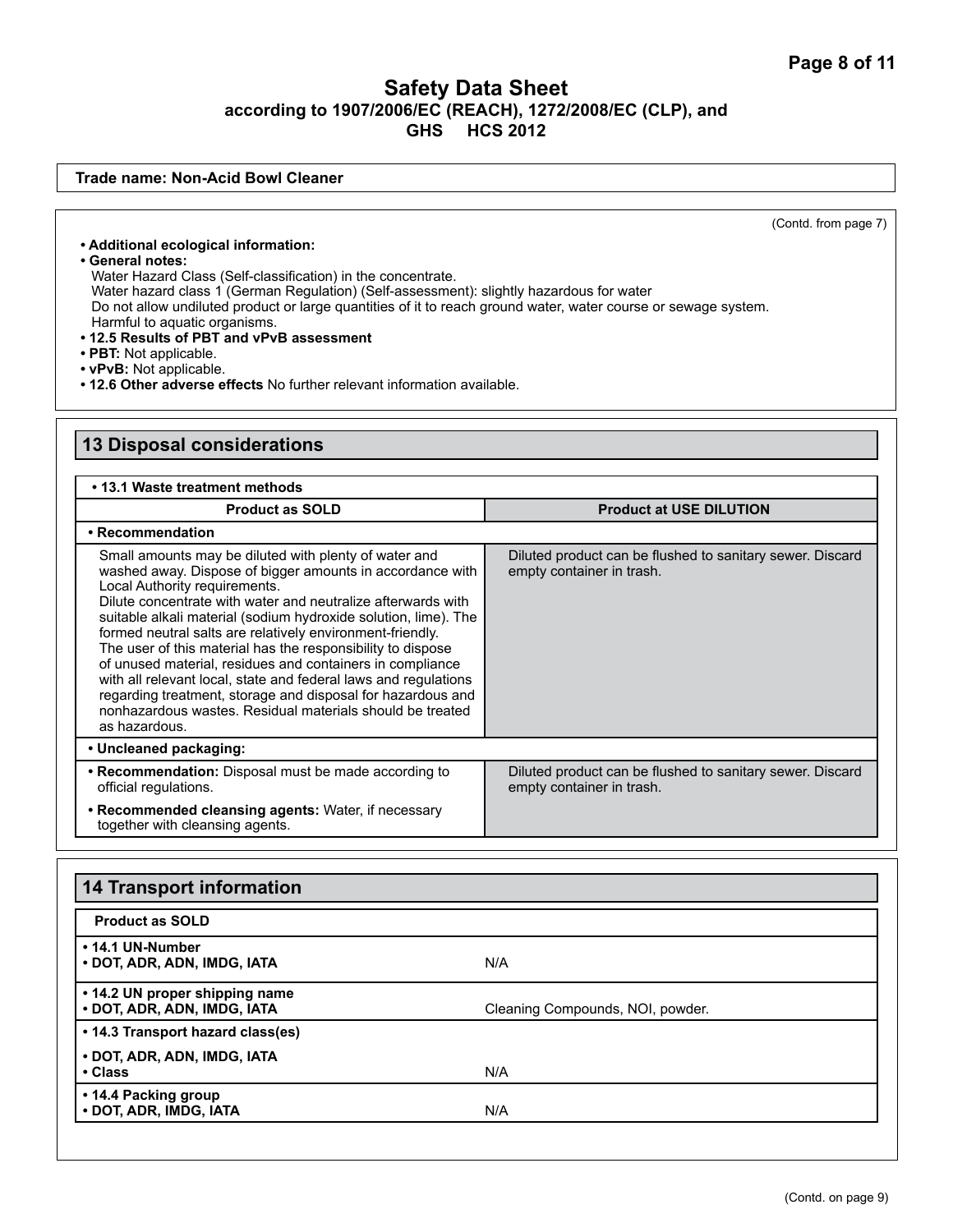| <b>Trade name: Non-Acid Bowl Cleaner</b>                                          |                                  |                      |
|-----------------------------------------------------------------------------------|----------------------------------|----------------------|
|                                                                                   |                                  | (Contd. from page 8) |
| <b>Product as SOLD</b>                                                            |                                  |                      |
| . 14.5 Environmental hazards:<br>• Marine pollutant:                              | <b>No</b>                        |                      |
| • 14.6 Special precautions for user                                               | Not applicable.                  |                      |
| . 14.7 Transport in bulk according to Annex II of<br>MARPOL73/78 and the IBC Code | Not applicable.                  |                      |
| • UN "Model Regulation":                                                          | Cleaning Compounds, NOI, powder. |                      |
| <b>Product at USE DILUTION</b> Not intended for transport.                        |                                  |                      |

# **15 Regulatory information**

**• 15.1 Safety, health and environmental regulations/legislation specific for the substance or mixture**

**• United States (USA)** • **SARA**

| <b>Product as SOLD</b>                                                   | <b>Product at USE DILUTION</b>     |  |  |  |
|--------------------------------------------------------------------------|------------------------------------|--|--|--|
| • Section 355 (extremely hazardous substances):                          |                                    |  |  |  |
| None of the ingredients is listed.                                       | Not applicable.                    |  |  |  |
| · Section 313 (Specific toxic chemical listings):                        |                                    |  |  |  |
| None of the ingredients is listed.                                       | None of the ingredients is listed. |  |  |  |
| • TSCA (Toxic Substances Control Act):                                   |                                    |  |  |  |
| All ingredients are listed.                                              | All ingredients are listed.        |  |  |  |
| • Proposition 65 (California):                                           |                                    |  |  |  |
| • Chemicals known to cause cancer:                                       |                                    |  |  |  |
| None of the ingredients is listed.                                       | None of the ingredients is listed. |  |  |  |
| • Chemicals known to cause reproductive toxicity for females:            |                                    |  |  |  |
| None of the ingredients is listed.<br>None of the ingredients is listed. |                                    |  |  |  |
| • Chemicals known to cause reproductive toxicity for males:              |                                    |  |  |  |
| None of the ingredients is listed.                                       | None of the ingredients is listed. |  |  |  |
| • Chemicals known to cause developmental toxicity:                       |                                    |  |  |  |
| None of the ingredients is listed.                                       | None of the ingredients is listed. |  |  |  |
| • Carcinogenic Categories                                                |                                    |  |  |  |
| • EPA (Environmental Protection Agency)                                  |                                    |  |  |  |
| None of the ingredients is listed.                                       | None of the ingredients is listed. |  |  |  |
| • IARC (International Agency for Research on Cancer)                     |                                    |  |  |  |
| 112926-00-8<br>Precipitated silica (Silica-Amorphous)<br>3               | Not applicable.                    |  |  |  |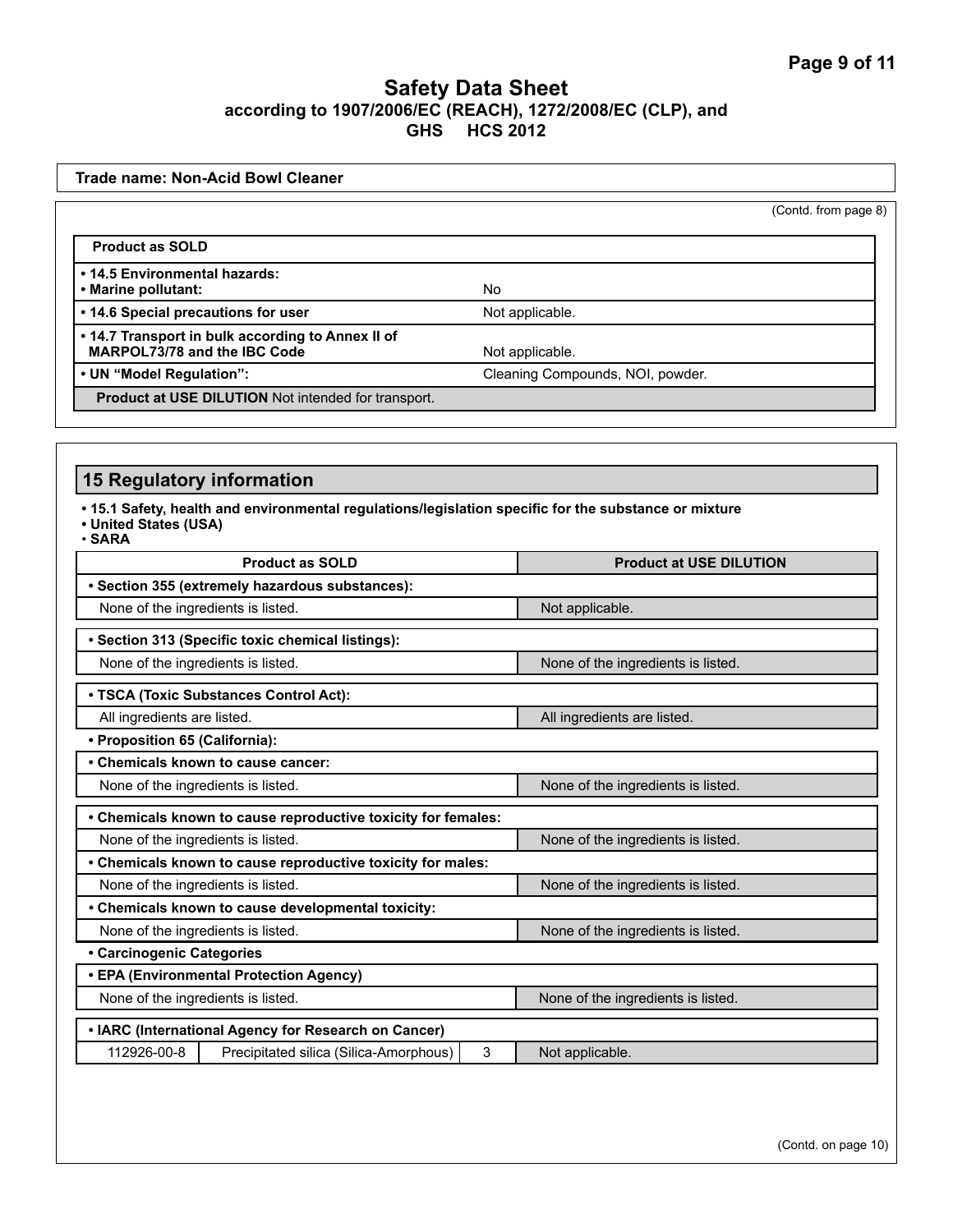|          | <b>Trade name: Non-Acid Bowl Cleaner</b>                                                  |  |                                    |                      |
|----------|-------------------------------------------------------------------------------------------|--|------------------------------------|----------------------|
|          |                                                                                           |  |                                    | (Contd. from page 9) |
|          |                                                                                           |  |                                    |                      |
|          | . TLV (Threshold Limit Value established by ACGIH)                                        |  |                                    |                      |
|          | None of the ingredients is listed.                                                        |  | None of the ingredients is listed. |                      |
|          | . NIOSH-Ca (National Institute for Occupational Safety and Health)                        |  |                                    |                      |
|          | None of the ingredients is listed.                                                        |  | None of the ingredients is listed. |                      |
|          | • OSHA-Ca (Occupational Safety & Health Administration)                                   |  |                                    |                      |
|          | All ingredients are listed.                                                               |  | All ingredients are listed.        |                      |
| • Canada |                                                                                           |  |                                    |                      |
|          | • Canadian Domestic Substances List (DSL)                                                 |  |                                    |                      |
|          | All ingredients are listed.                                                               |  | All ingredients are listed.        |                      |
|          | • Canadian Ingredient Disclosure list (limit 0.1%)                                        |  |                                    |                      |
|          | None of the ingredients is listed.                                                        |  | None of the ingredients is listed. |                      |
|          | • Canadian Ingredient Disclosure list (limit 1%)                                          |  |                                    |                      |
| 77-92-9  | Citric Acid                                                                               |  | Not applicable.                    |                      |
| 497-19-8 | Sodium Carbonate                                                                          |  | Not applicable.                    |                      |
|          | • 15.2 Chemical safety assessment: A Chemical Safety Assessment has not been carried out. |  |                                    |                      |

| <b>16 Other information</b>                                                               |                        |  |                                                                                                                             |          |
|-------------------------------------------------------------------------------------------|------------------------|--|-----------------------------------------------------------------------------------------------------------------------------|----------|
| features and shall not establish a legally valid contractual relationship.                |                        |  | This information is based on our present knowledge. However, this shall not constitute a guarantee for any specific product |          |
| • Relevant phrases<br>H315 Causes skin irritation.<br>H319 Causes serious eye irritation. |                        |  |                                                                                                                             |          |
| R36 Irritating to eyes.<br>Irritating to skin.<br>R38                                     |                        |  |                                                                                                                             |          |
|                                                                                           | <b>Product as SOLD</b> |  | <b>Product at USE DILUTION</b>                                                                                              |          |
| • Hazardous Material Information System (U.S.A.)                                          |                        |  |                                                                                                                             |          |
| <b>Health</b>                                                                             | 2                      |  | <b>Health</b>                                                                                                               | $\bf{0}$ |
| <b>Flammability</b>                                                                       | 0                      |  | <b>Flammability</b>                                                                                                         | 0        |
| <b>Physical hazards</b>                                                                   | $\mathbf{0}$           |  | <b>Physical hazards</b>                                                                                                     | $\bf{0}$ |
|                                                                                           |                        |  |                                                                                                                             |          |
| 4=Very High; 3=High; 2=Moderate; 1=Slight; 0=Insignificant                                |                        |  | 4=Very High; 3=High; 2=Moderate; 1=Slight; 0=Insignificant                                                                  |          |
|                                                                                           |                        |  |                                                                                                                             |          |
|                                                                                           |                        |  |                                                                                                                             |          |
|                                                                                           |                        |  |                                                                                                                             |          |
|                                                                                           |                        |  |                                                                                                                             |          |